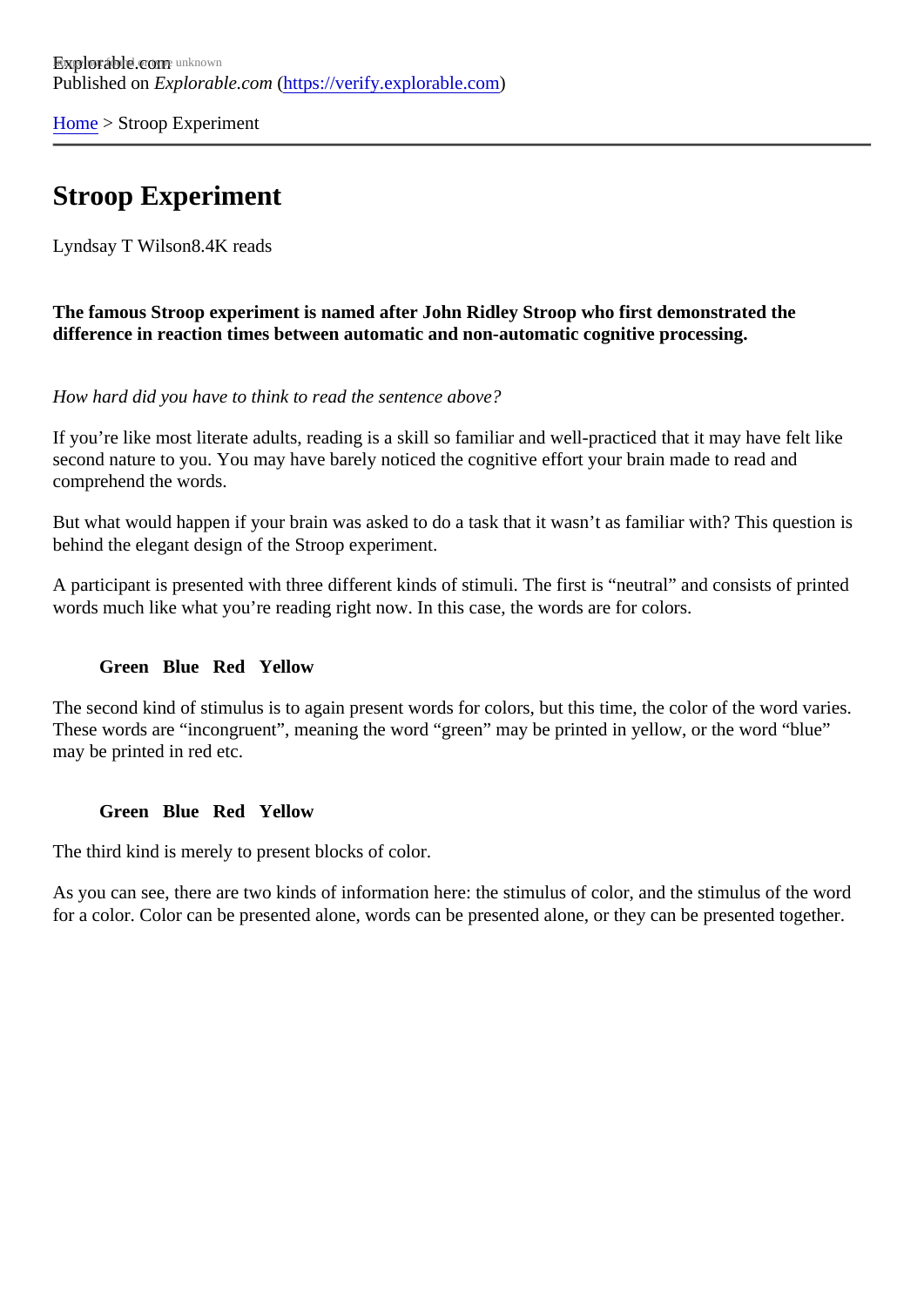



# **The Experiment**

Stroop conducted two main experiments. The first was to have people read the neutral stimulus – the words printed in black ink – and then read the words printed in colored ink. The challenge was that they were asked to say aloud the words they saw and not state the color they were printed in.

The second experiment was similar. Participants were first asked to state the color of the color blocks they saw and then later, when shown the incongruent words, they had to say the color of the word, regardless of what the word was.

Stroop experiments like this are some of the most frequently replicated studies in cognitive psychology. In fact, you can try it out yourself right now.

### **The Results**

You most likely found that you were quicker to read the neutral stimuli (words in black ink) than the incongruent stimuli ("red" written in blue ink for example). Stroop called this effect semantic interference. Because reading is so automatic, the brain immediately leaps in to think of the color red when presented with the word "red."

It then has to quickly correct itself and deliberately focus attention on the color instead, a task much less automated. The interference between these two tasks – one automatic and the other more deliberate – is what makes your reaction times for the incongruent stimuli just a little longer.

Though this is the effect most people are familiar with when they think of the Stroop effect, there were other results. Stroop discovered that naming congruent stimuli (when the ink and word match) was faster than when presented with the colored square alone. He called this effect semantic facilitation, as it again suggested that our familiarity with written words was behind the fast reaction times. After all, it's not very often that we're asked to name the colors we see!

### **The Explanation**